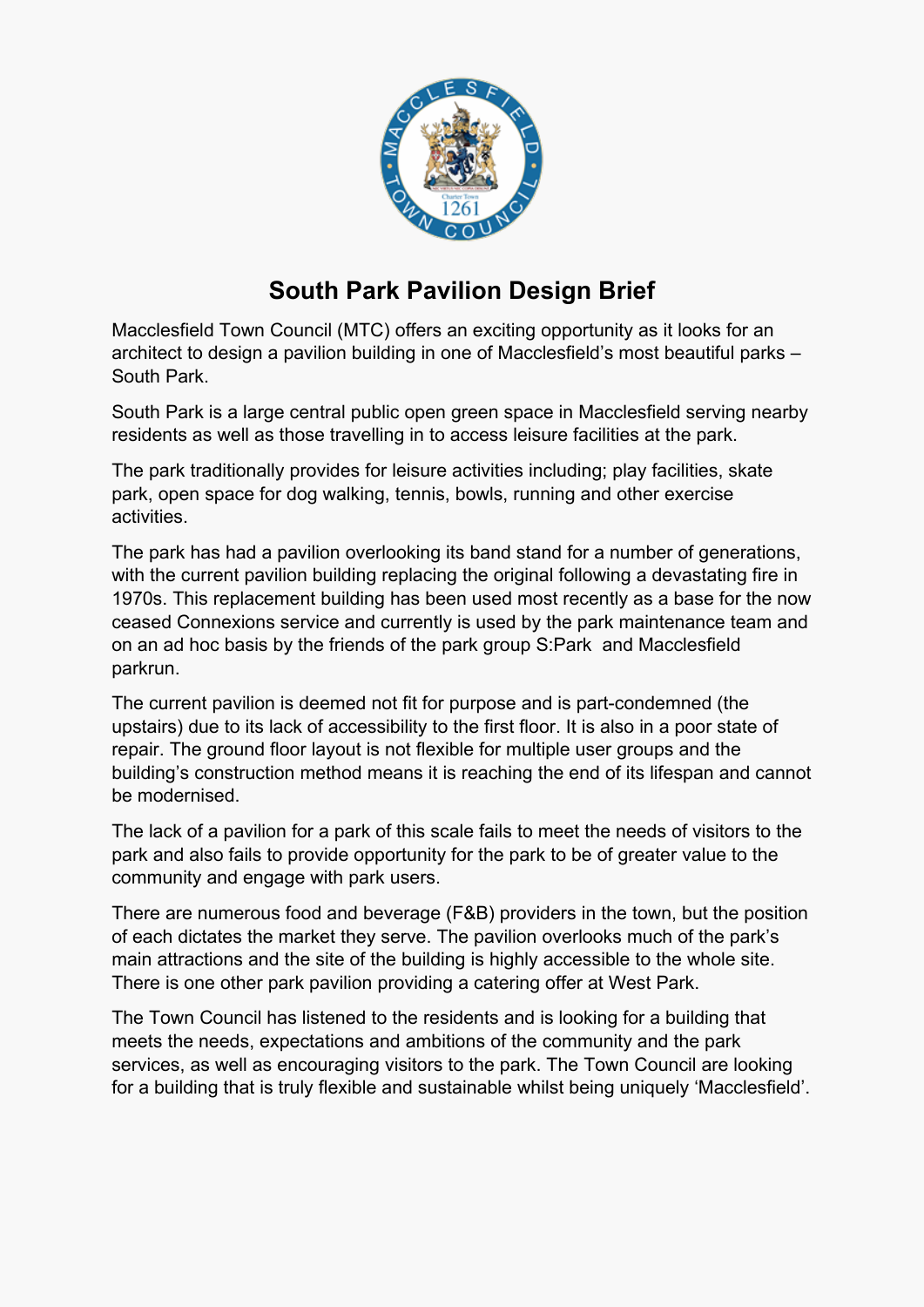### **The Steps Forward**

Macclesfield Town Council are in the process of transferring this asset from Cheshire East Council and will be the owners of the building.

The Council have set up a South Park Pavilion Working Party, who have set this design brief. Once designs are complete, a consultation will be held with the public on which design is chosen bearing in mind the how much each design will cost.

Once a design is agreed upon, the chosen architect will then be tasked with providing all documents necessary to gain planning permission and building regulation approval and supporting the Town Council's procurement process to find a contractor to demolish the existing building and then build the new pavilion.

### **The Demised Area**

Below is the area where the current pavilion is situated, this pavilion will be demolished and a new pavilion will be built within this footprint.

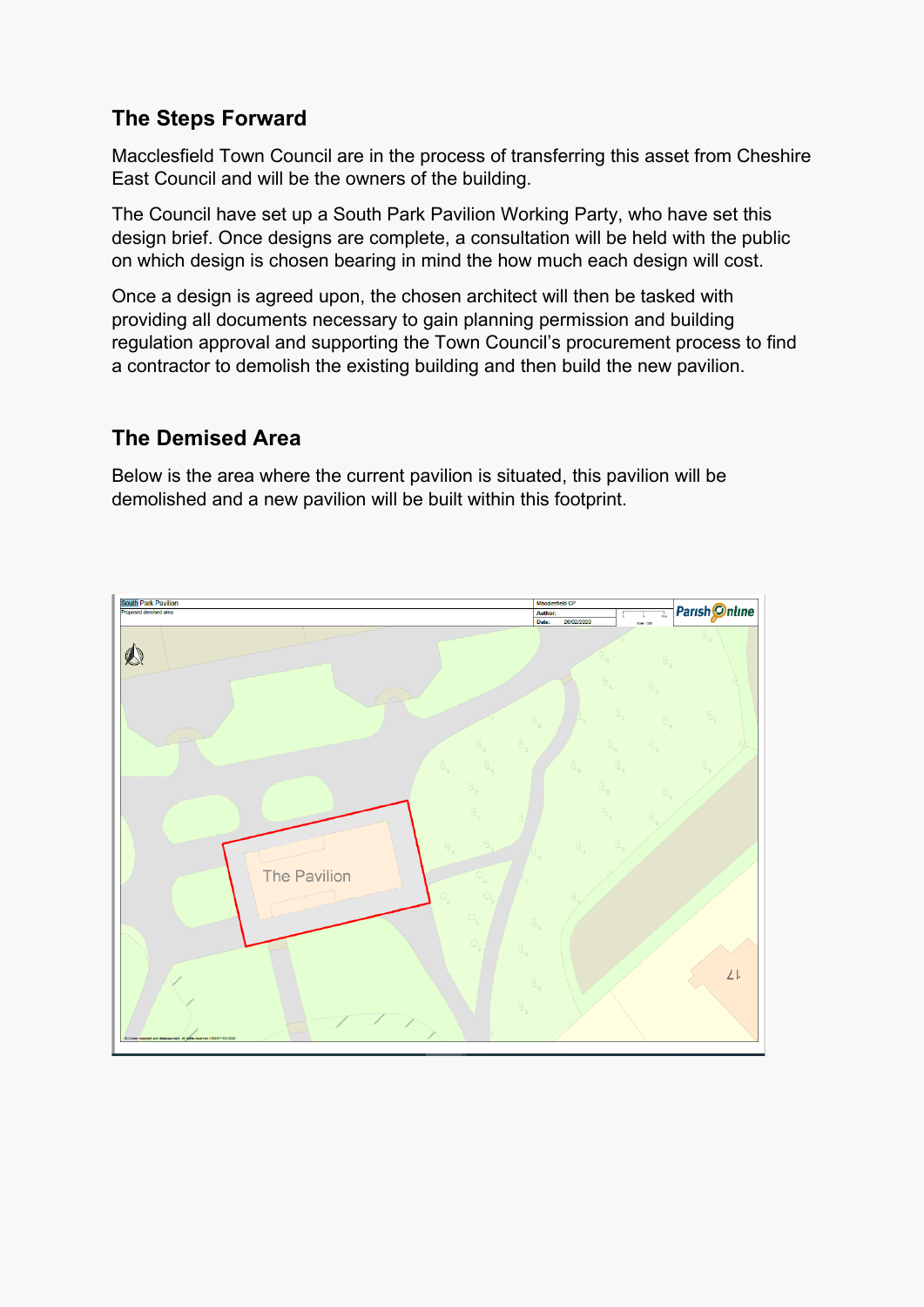### **Uses of the New Pavilion**

The Working Party have listened to residents and researched findings from previous consultations (including S:PARK detailed consultation). The following planning class has been agreed in the Heads of Terms with Cheshire East Council.

#### **Class E (b) purposes of a café serving food and drinks to members of the public and for takeaway. Community purposes (note legal definition of community use is to be used) / Class F2 and to hold private events on an ad hoc basis.**

#### **The Lessee will be permitted to have outdoor seating within the demised area subject to compliance with planning permission.**

Therefore, the pavilion will serve a multifaceted market and will include:

- Café/F&B/take away with outdoor eating facilities and alcohol license
- Accessible toilets (Changing Places toilet) to be open as long as possible and possible option for toilets to be open without the whole building being open.
- Community rooms for hire/free availability for schools, groups, exhibitions
- Space for Town Council Rangers, Gardeners rest space for PCSO's
- Location for Events wedding/civil service venue (ceremonies in bandstand)
- Store for sports equipment to loan to visitors (including Macclesfield parkrun storage)
- An information/booking point for the park info re activities/events/ecology/history
- Possible space for indoor sports facilities
- Quiet/rest area for park users indoor and outdoor (not just café users)
- Shared workspace area.

The the uses of pavilion are intended to be diverseand therefore we are looking for creative and flexible use of space and/or ways to divide and change the mixes of rooms easily.

### **Key Elements of the Build**

This building is for the community and therefore must be truly accessible for all diverse members of our community.

The following are fundamental elements of the new building:

- Fully accessible building throughout including changing places toilet, access from inside and out
- Café facilities
- Environmentally friendly build/power
- Balcony on 2nd floor (for the 2 storey design)
- A lift (for the 2 storey design)
- A downstairs hatch (if possible) to serve ice creams, drinks etc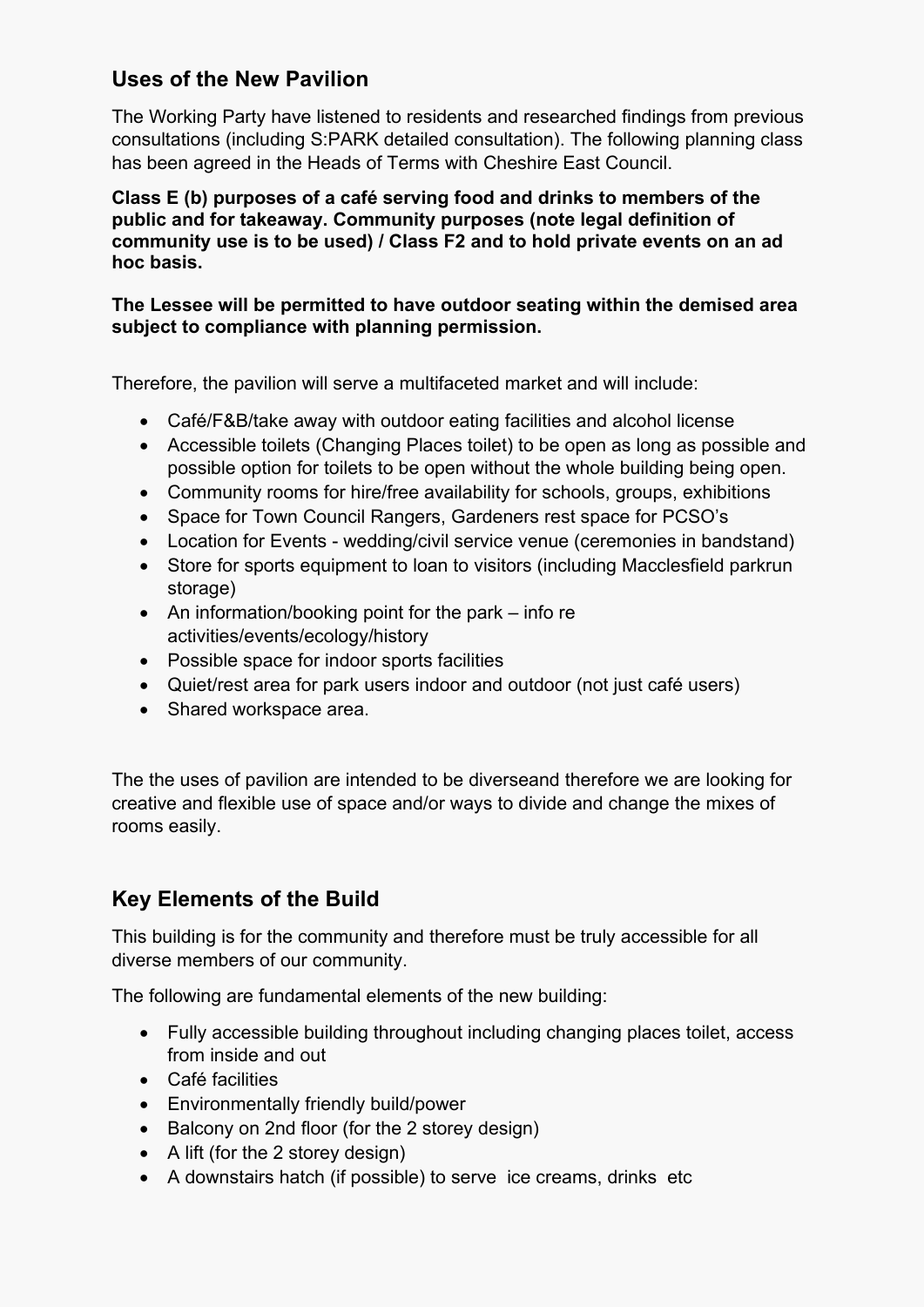- CCTV location
- External power point access for events close to the pavilion with separate meter to enable charging for power use if necessary.
- Design in security features that are easy to repair.
- Consider a few smaller rooms or clever partitioning for smaller meetings/functions
- Dementia/neurodevelopmental friendly design colour schemes, signage, acoustics and adjustable lighting
- Public WIFI throughout.
- Excellent ventilation
- Future proof in light of the covid pandemic.

Your design should take account of all relevant Planning obligations, and Building Regulations that will be in effect at the time the building will be completed i.e. Part F and L and ensure that account is taken of Part M and BS 8300 in relation to accessibility.

#### **Further Information**

It is also worth noting that Cheshire East Council are currently working on a masterplan for South Park as a whole and we are working in tandem with this. More information can be sought from Ruth Morgan [ruth.morgan@ansa.co.uk.](mailto:ruth.morgan@ansa.co.uk)

The working party is also keen to involve local architectural students where possible, so please include any details if you work with students in the response.

Plus it would be advantageous to include an previous work on crowd funded building or innovative ways of raising funds for the building e.g buy a brick schemes.

### **Timescales**

The indicative timescales for this development are as follows

- Stage 1 Preparation and Briefing March 2022
- Stage 2 Concept Design August 2022
- Stage 3 Spatial Co-ordination November 2022
- Stage 4 Technical Design March 2023
- Stage 5 Manufacturing and Construction November 2023
- Stage 6 Handover August 2024

### **Scope of Appointment**

Provision of architectural services in line with the RIBA Plan of Work 2020. It is anticipated that successful firm will advise MTC on appointment of other consultants required to successfully deliver the commission. The successful firm will be expected to act as a Principal Designer as defined by the Construction Design Management Regulations 2015.

The appointment will be in accordance with RIBA Standard Professional Services Contract 2020.